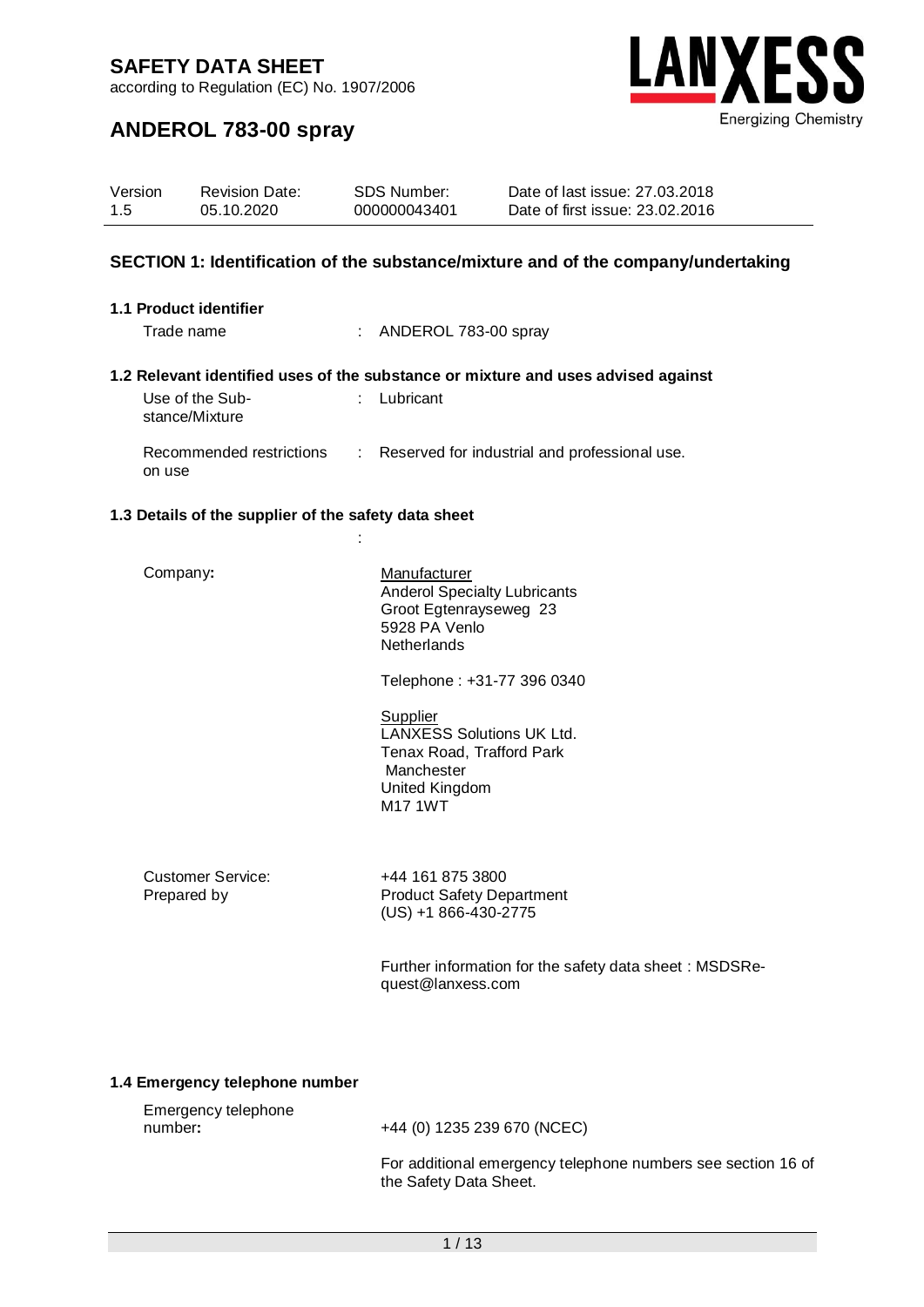according to Regulation (EC) No. 1907/2006



# **ANDEROL 783-00 spray**

| Version | <b>Revision Date:</b> | SDS Number:  | Date of last issue: 27,03,2018  |
|---------|-----------------------|--------------|---------------------------------|
| 1.5     | 05.10.2020            | 000000043401 | Date of first issue: 23,02,2016 |

### **SECTION 2: Hazards identification**

#### **2.1 Classification of the substance or mixture**

| Classification (REGULATION (EC) No 1272/2008)                   |                                                   |  |  |
|-----------------------------------------------------------------|---------------------------------------------------|--|--|
| Aerosols, Category 3                                            | H229: Pressurised container: May burst if heated. |  |  |
| $\mathbf{A}$ . The set of $\mathbf{A}$ is a set of $\mathbf{A}$ |                                                   |  |  |

Aspiration hazard, Category 1 H304: May be fatal if swallowed and enters airways.

#### **2.2 Label elements**

### **Labelling (REGULATION (EC) No 1272/2008)**

| Signal word              |   | Warning                                                                                                                                                                        |
|--------------------------|---|--------------------------------------------------------------------------------------------------------------------------------------------------------------------------------|
| Hazard statements        |   | Pressurised container: May burst if heated.<br>: H229                                                                                                                          |
| Precautionary statements | ÷ | <b>Prevention:</b><br>Keep away from heat, hot surfaces, sparks, open<br>P210<br>flames and other ignition sources. No smoking.<br>P251 Do not pierce or burn, even after use. |
|                          |   | Response:<br>P301 + P310 IF SWALLOWED: Immediately call a POISON<br>CENTER/doctor.<br>P331 Do NOT induce vomiting.                                                             |
|                          |   | Storage:<br>P410 + P412 Protect from sunlight. Do not expose to tem-<br>peratures exceeding 50 °C/ 122 °F.                                                                     |
|                          |   | Disposal:                                                                                                                                                                      |
|                          |   |                                                                                                                                                                                |

P501 Dispose of contents/ container to an approved waste disposal plant.

### **Additional Labelling**

The following % by mass of the contents are flammable:

The following percentage of the mixture consists of ingredient(s) with unknown acute oral toxicity: 70 %

The following percentage of the mixture consists of ingredient(s) with unknown acute dermal toxicity: 70 %

The following percentage of the mixture consists of ingredient(s) with unknown acute inhalation toxicity: 70 %

#### **2.3 Other hazards**

This substance/mixture contains no components considered to be either persistent, bioaccumulative and toxic (PBT), or very persistent and very bioaccumulative (vPvB) at levels of 0.1% or higher.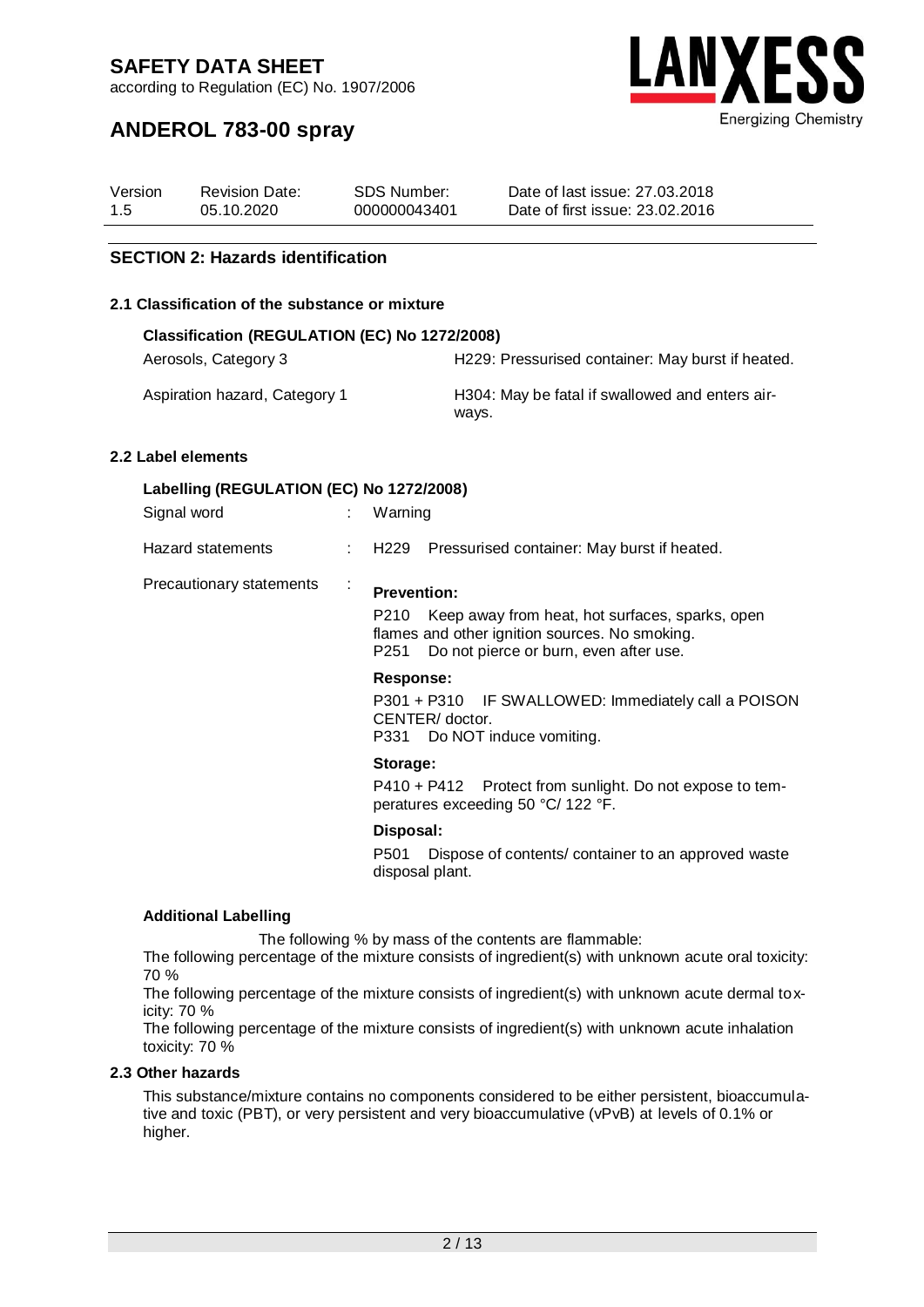according to Regulation (EC) No. 1907/2006



# **ANDEROL 783-00 spray**

| Version | <b>Revision Date:</b> | SDS Number:  | Date of last issue: 27,03,2018  |
|---------|-----------------------|--------------|---------------------------------|
| 1.5     | 05.10.2020            | 000000043401 | Date of first issue: 23,02,2016 |

### **SECTION 3: Composition/information on ingredients**

### **3.2 Mixtures**

#### **Components**

| Chemical name                | CAS-No.                    | Classification    | Concentration    |
|------------------------------|----------------------------|-------------------|------------------|
|                              | EC-No.                     |                   | (% w/w)          |
|                              | Index-No.                  |                   |                  |
|                              | <b>Registration number</b> |                   |                  |
| Distillates (petroleum), hy- | 64742-47-8                 | Asp. Tox. 1; H304 | $> 10 - \leq 30$ |
| drotreated light             | 265-149-8                  |                   |                  |
|                              | 649-422-00-2               |                   |                  |
|                              | 01-2119484819-18-          |                   |                  |
|                              | <b>XXXX</b>                |                   |                  |

For explanation of abbreviations see section 16.

### **SECTION 4: First aid measures**

### **4.1 Description of first aid measures**

| If inhaled              | Remove victim to fresh air and keep at rest in a position com-<br>fortable for breathing.<br>If not breathing, give artificial respiration.<br>Call a physician or poison control centre immediately.<br>If breathing is difficult, give oxygen.<br>Keep respiratory tract clear.                                                                              |
|-------------------------|----------------------------------------------------------------------------------------------------------------------------------------------------------------------------------------------------------------------------------------------------------------------------------------------------------------------------------------------------------------|
| In case of skin contact | : Wash off with soap and plenty of water.<br>Take off contaminated clothing and wash before reuse.                                                                                                                                                                                                                                                             |
| In case of eye contact  | If eye irritation persists, consult a specialist.                                                                                                                                                                                                                                                                                                              |
| If swallowed            | Rinse mouth with water.<br>If victim is fully conscious, give a cupful of water.<br>DO NOT induce vomiting unless directed to do so by a physi-<br>cian or poison control center.<br>Never give anything by mouth to an unconscious person.<br>If symptoms persist, call a physician.<br>Do not give milk or alcoholic beverages.<br>Obtain medical attention. |
|                         | 4.2 Most important symptoms and effects, both acute and delayed                                                                                                                                                                                                                                                                                                |
| Symptoms                | No information available.                                                                                                                                                                                                                                                                                                                                      |
| <b>Risks</b>            | No information available.                                                                                                                                                                                                                                                                                                                                      |
|                         | 4.3 Indication of any immediate medical attention and special treatment needed                                                                                                                                                                                                                                                                                 |
| Treatment               | No information available.                                                                                                                                                                                                                                                                                                                                      |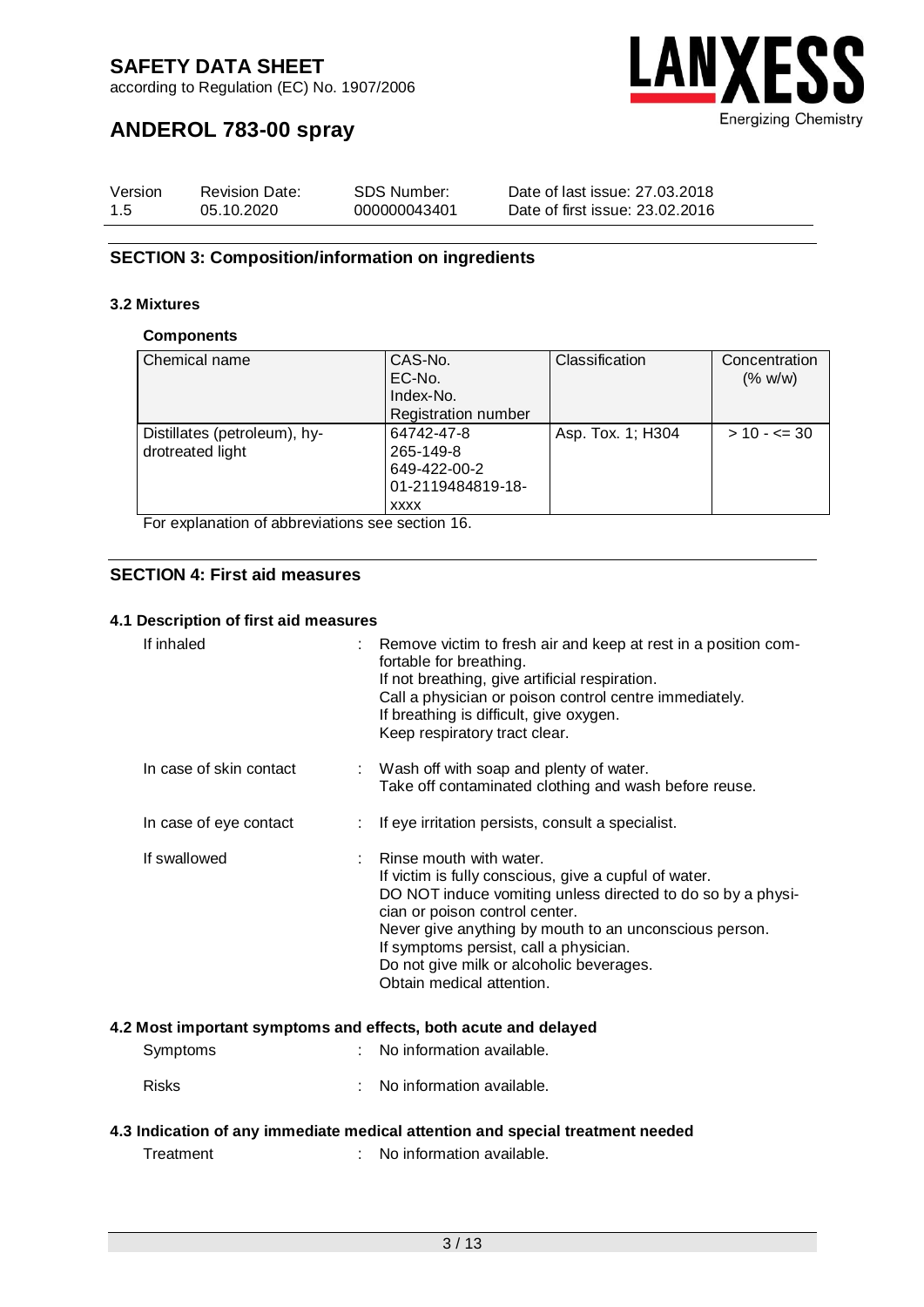according to Regulation (EC) No. 1907/2006



# **ANDEROL 783-00 spray**

| Version | <b>Revision Date:</b> | SDS Number:  | Date of last issue: 27,03,2018  |
|---------|-----------------------|--------------|---------------------------------|
| 1.5     | 05.10.2020            | 000000043401 | Date of first issue: 23.02.2016 |

### **SECTION 5: Firefighting measures**

### **5.1 Extinguishing media**

| Suitable extinguishing media :                            | Water mist<br>Dry powder<br>Sand<br>Alcohol-resistant foam<br>Carbon dioxide (CO2)                            |
|-----------------------------------------------------------|---------------------------------------------------------------------------------------------------------------|
| Unsuitable extinguishing<br>media                         | : High volume water jet                                                                                       |
| 5.2 Special hazards arising from the substance or mixture |                                                                                                               |
| fighting                                                  | Specific hazards during fire- : Burning produces irritant fumes.<br>Burning produces noxious and toxic fumes. |
| 5.3 Advice for firefighters                               |                                                                                                               |
| Special protective equipment :<br>for firefighters        | Wear full protective clothing and self-contained breathing ap-<br>paratus.                                    |
| Further information                                       | Use water spray to cool unopened containers.                                                                  |
|                                                           |                                                                                                               |

### **SECTION 6: Accidental release measures**

|                                                          | 6.1 Personal precautions, protective equipment and emergency procedures                                                                                                                                                                                                                                |
|----------------------------------------------------------|--------------------------------------------------------------------------------------------------------------------------------------------------------------------------------------------------------------------------------------------------------------------------------------------------------|
| Personal precautions                                     | : Use personal protective equipment.<br>Ensure adequate ventilation.<br>Remove all sources of ignition.<br>Evacuate personnel to safe areas.<br>Beware of vapours accumulating to form explosive concentra-<br>tions. Vapours can accumulate in low areas.<br>Material can create slippery conditions. |
| <b>6.2 Environmental precautions</b>                     |                                                                                                                                                                                                                                                                                                        |
| Environmental precautions                                | : Prevent product from entering drains.<br>Prevent further leakage or spillage if safe to do so.<br>Avoid release to the environment.                                                                                                                                                                  |
| 6.3 Methods and material for containment and cleaning up |                                                                                                                                                                                                                                                                                                        |
| $M$ othodo for olooning un                               | Contain apillogo, sook un with non combustible obserbont                                                                                                                                                                                                                                               |

| Methods for cleaning up | : Contain spillage, soak up with non-combustible absorbent    |
|-------------------------|---------------------------------------------------------------|
|                         | material, (e.g. sand, earth, diatomaceous earth, vermiculite) |
|                         | and transfer to a container for disposal according to local / |
|                         | national regulations (see section 13).                        |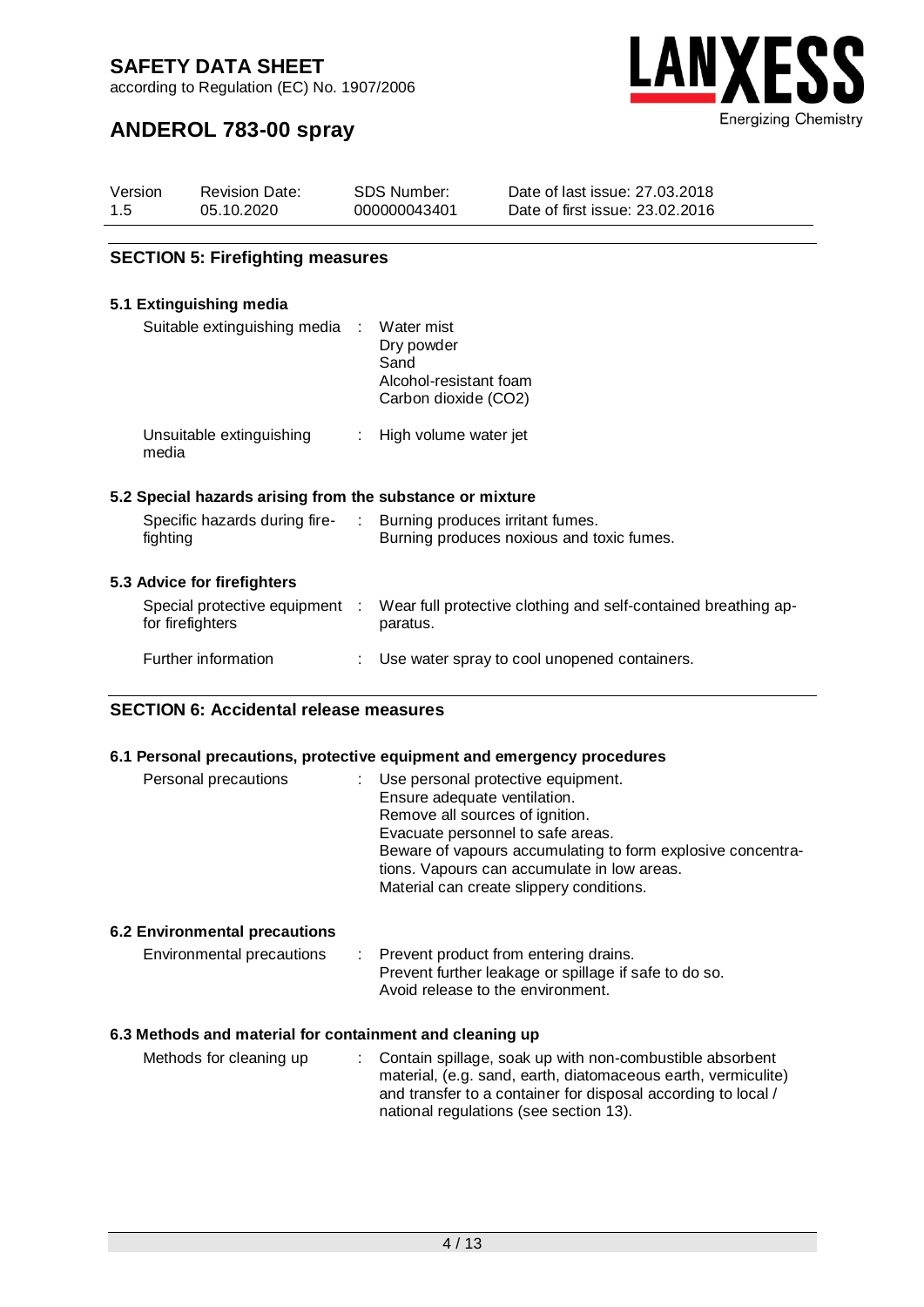according to Regulation (EC) No. 1907/2006



# **ANDEROL 783-00 spray**

| Version | <b>Revision Date:</b> | SDS Number:  | Date of last issue: 27,03,2018  |
|---------|-----------------------|--------------|---------------------------------|
| 1.5     | 05.10.2020            | 000000043401 | Date of first issue: 23.02.2016 |

#### **6.4 Reference to other sections**

### **SECTION 7: Handling and storage**

## **7.1 Precautions for safe handling** Advice on safe handling : For personal protection see section 8. No special handling advice required. Do not smoke. Open drum carefully as content may be under pressure. Advice on protection against : fire and explosion : Normal measures for preventive fire protection. Hygiene measures : General industrial hygiene practice. **7.2 Conditions for safe storage, including any incompatibilities**

| Requirements for storage<br>areas and containers | ÷. | BEWARE: Aerosol is pressurized. Keep away from direct sun<br>exposure and temperatures over 50 °C. Do not open by force<br>or throw into fire even after use. Do not spray on flames or<br>red-hot objects. Keep container tightly closed in a dry and<br>well-ventilated place. |
|--------------------------------------------------|----|----------------------------------------------------------------------------------------------------------------------------------------------------------------------------------------------------------------------------------------------------------------------------------|
| Advice on common storage                         | ÷. | No special restrictions on storage with other products.                                                                                                                                                                                                                          |
| Further information on stor-<br>age stability    | ÷. | No decomposition if stored and applied as directed.                                                                                                                                                                                                                              |

### **7.3 Specific end use(s)**

Specific use(s) : Lubricant

### **SECTION 8: Exposure controls/personal protection**

#### **8.1 Control parameters**

Contains no substances with occupational exposure limit values.

### **8.2 Exposure controls**

#### **Engineering measures**

Provide sufficient air exchange and/or exhaust in work rooms.

| Personal protective equipment |  |
|-------------------------------|--|
|-------------------------------|--|

| Eye protection             | ÷. | Tightly fitting safety goggles                                                                                                                                                                                                                               |
|----------------------------|----|--------------------------------------------------------------------------------------------------------------------------------------------------------------------------------------------------------------------------------------------------------------|
| Hand protection<br>Remarks |    | For prolonged or repeated contact use protective gloves.<br>Polyvinyl alcohol or nitrile- butyl-rubber gloves The selected<br>protective gloves have to satisfy the specifications of Regula-<br>tion (EU) 2016/425 and the standard EN 374 derived from it. |
| Skin and body protection   |    | Protective suit                                                                                                                                                                                                                                              |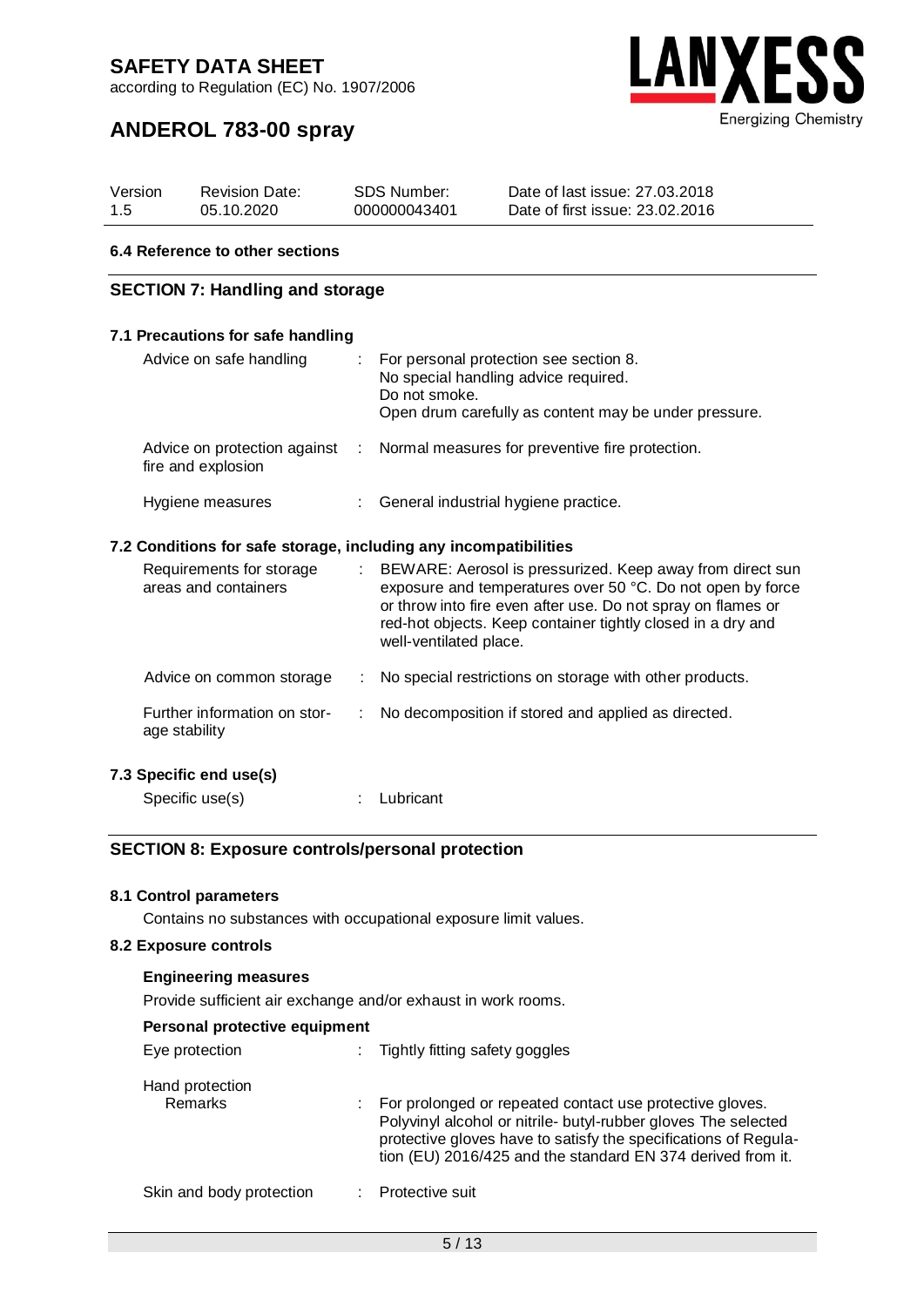according to Regulation (EC) No. 1907/2006

# **ANDEROL 783-00 spray**



| Version | <b>Revision Date:</b>  | SDS Number:  | Date of last issue: 27.03.2018                            |
|---------|------------------------|--------------|-----------------------------------------------------------|
| 1.5     | 05.10.2020             | 000000043401 | Date of first issue: 23,02,2016                           |
|         | Respiratory protection | quired.      | No personal respiratory protective equipment normally re- |

### **SECTION 9: Physical and chemical properties**

### **9.1 Information on basic physical and chemical properties**

| Appearance                                 |    | aerosol                       |
|--------------------------------------------|----|-------------------------------|
| Colour                                     |    | white                         |
| Odour                                      | t  | hydrocarbon-like              |
| Odour Threshold                            | t. | Not relevant                  |
| рH                                         | ÷  | No data available             |
| Melting point/freezing point               | ÷  | Not applicable                |
| Boiling point/boiling range                | ÷  | 170 °C                        |
| Flash point                                | t. | 76 °C                         |
| Flammability (solid, gas)                  | t  | The product is not flammable. |
| Vapour pressure                            | ÷  | No data available             |
| Relative density                           | ÷  | 0.9063 (20 $°C$ )             |
| Density                                    | t  | 0.9063 g/cm3 (20 $°C$ )       |
| Solubility(ies)<br>Water solubility        | t  | Not applicable                |
| Partition coefficient: n-<br>octanol/water | ÷  | No data available             |
| Auto-ignition temperature                  |    | : $>200$ °C                   |
| Viscosity<br>Viscosity, dynamic            | ÷. | No data available             |
| Viscosity, kinematic                       | ÷. | No data available             |
|                                            |    |                               |

### **9.2 Other information**

No data available

### **SECTION 10: Stability and reactivity**

### **10.1 Reactivity**

Stable under recommended storage conditions.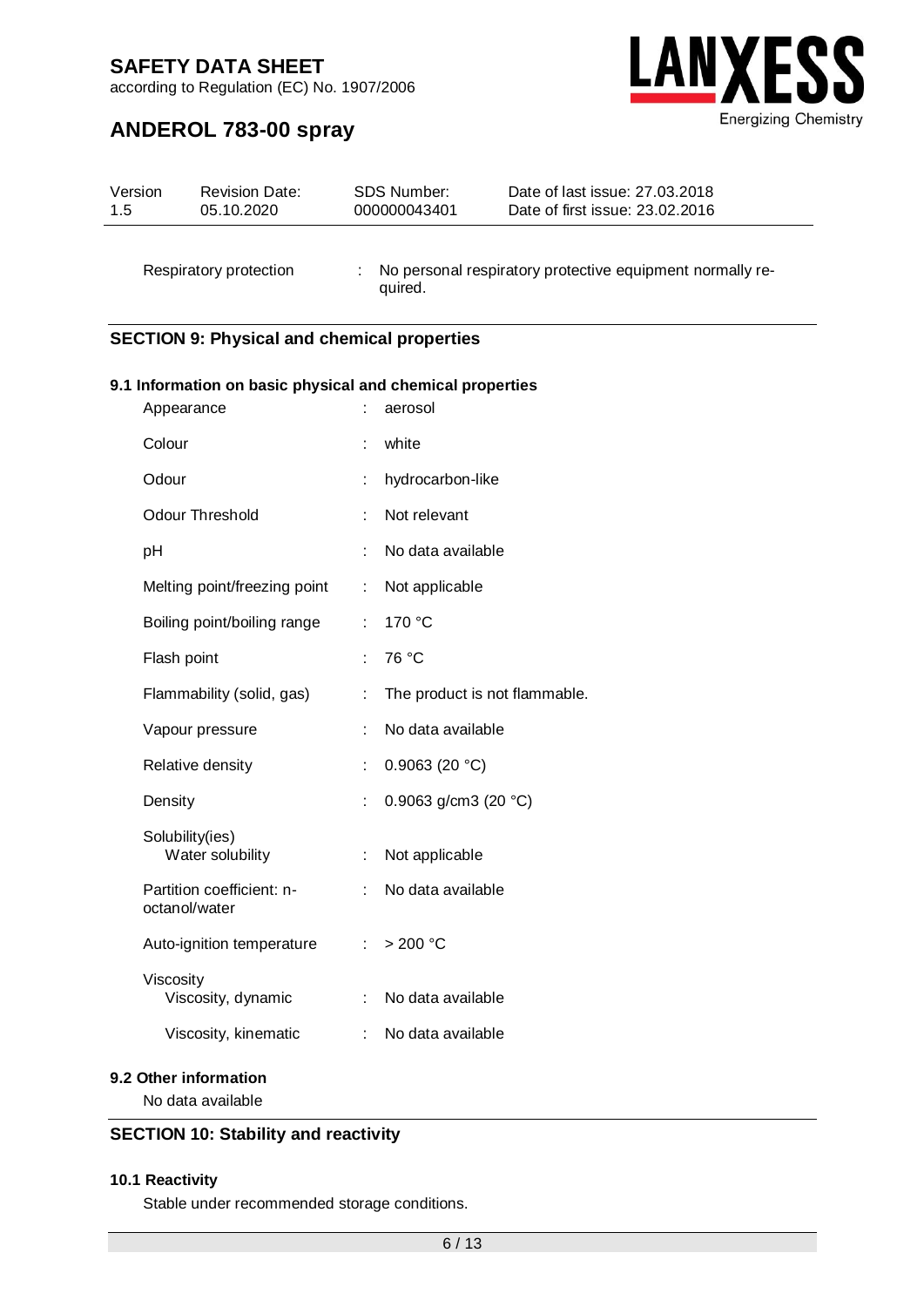according to Regulation (EC) No. 1907/2006



# **ANDEROL 783-00 spray**

| Version<br>1.5      | <b>Revision Date:</b><br>05.10.2020                 | <b>SDS Number:</b><br>000000043401     | Date of last issue: 27,03,2018<br>Date of first issue: 23.02.2016                             |  |  |
|---------------------|-----------------------------------------------------|----------------------------------------|-----------------------------------------------------------------------------------------------|--|--|
|                     | <b>10.2 Chemical stability</b>                      |                                        |                                                                                               |  |  |
|                     | No decomposition if stored and applied as directed. |                                        |                                                                                               |  |  |
|                     | 10.3 Possibility of hazardous reactions             |                                        |                                                                                               |  |  |
|                     | Hazardous reactions                                 |                                        | No hazards to be specially mentioned.                                                         |  |  |
|                     | 10.4 Conditions to avoid                            |                                        |                                                                                               |  |  |
| Conditions to avoid |                                                     | Contamination                          | Extremes of temperature and direct sunlight.<br>Heat, flames and sparks.                      |  |  |
|                     | 10.5 Incompatible materials                         |                                        |                                                                                               |  |  |
|                     | Materials to avoid                                  | Strong oxidizing agents                |                                                                                               |  |  |
|                     | 10.6 Hazardous decomposition products               |                                        |                                                                                               |  |  |
| products            | Hazardous decomposition                             | Aldehydes<br>Ketones<br>Sulphur oxides | Carbon dioxide (CO2), carbon monoxide (CO), oxides of ni-<br>trogen (NOx), dense black smoke. |  |  |
|                     | <b>SECTION 11: Toxicological information</b>        |                                        |                                                                                               |  |  |
|                     | 11.1 Information on toxicological effects           |                                        |                                                                                               |  |  |

| <b>Acute toxicity</b>                        |  |                                                |  |  |  |  |  |
|----------------------------------------------|--|------------------------------------------------|--|--|--|--|--|
| <b>Product:</b><br>Acute inhalation toxicity |  | : Remarks: Not classified due to lack of data. |  |  |  |  |  |
| Acute dermal toxicity                        |  | : Remarks: Not classified due to lack of data. |  |  |  |  |  |
| <b>Skin corrosion/irritation</b>             |  |                                                |  |  |  |  |  |
| <b>Product:</b>                              |  |                                                |  |  |  |  |  |
| Remarks                                      |  | : No data available                            |  |  |  |  |  |
| Serious eye damage/eye irritation            |  |                                                |  |  |  |  |  |
| Product:                                     |  |                                                |  |  |  |  |  |
| Remarks                                      |  | : No data available                            |  |  |  |  |  |
| <b>Respiratory or skin sensitisation</b>     |  |                                                |  |  |  |  |  |
| Product:                                     |  |                                                |  |  |  |  |  |
| Remarks                                      |  | No data available                              |  |  |  |  |  |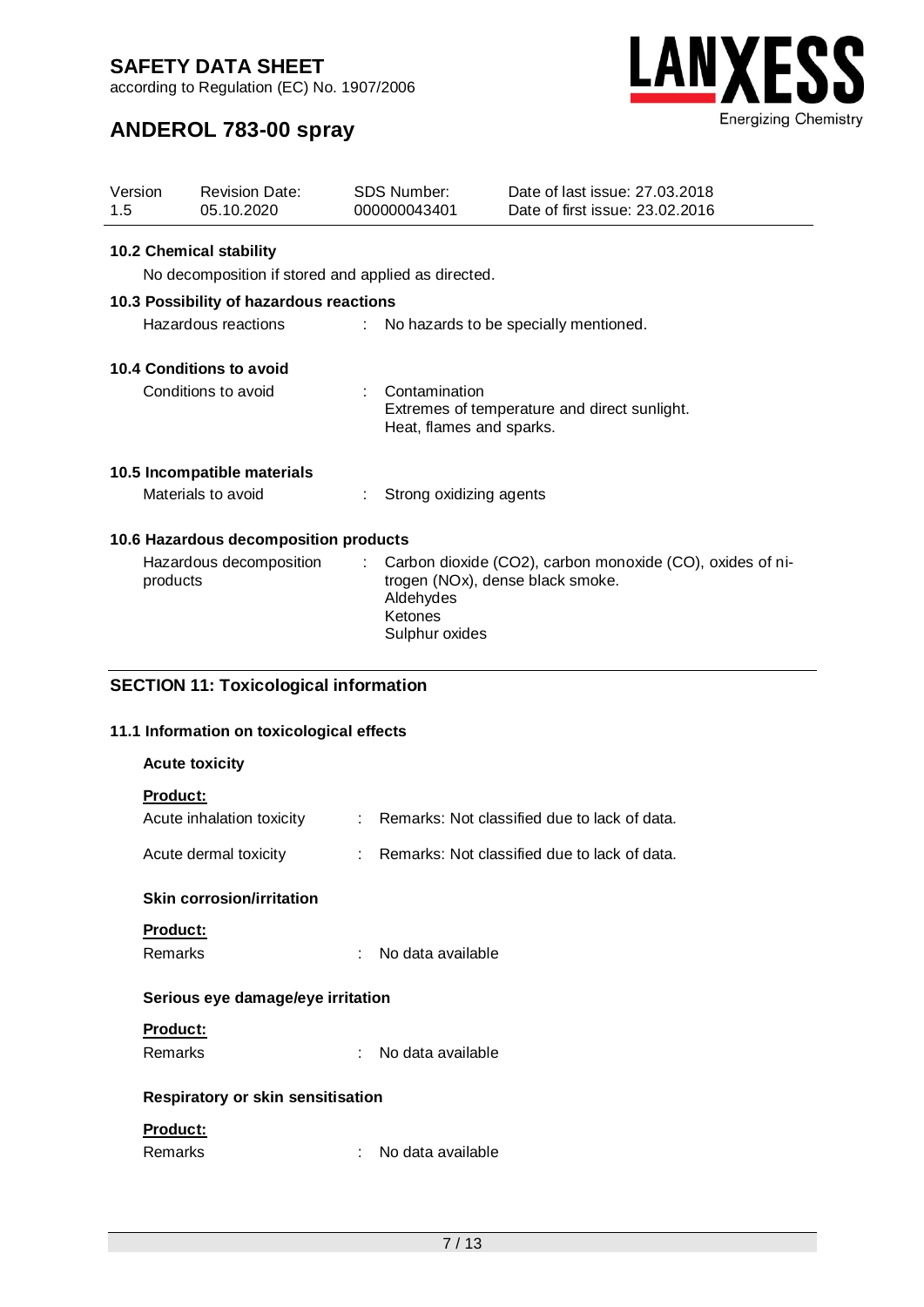according to Regulation (EC) No. 1907/2006



# **ANDEROL 783-00 spray**

| 1.5 | Version<br><b>Revision Date:</b><br>05.10.2020                   |                                                 | SDS Number:<br>000000043401 |                              | Date of last issue: 27,03,2018<br>Date of first issue: 23.02.2016 |  |
|-----|------------------------------------------------------------------|-------------------------------------------------|-----------------------------|------------------------------|-------------------------------------------------------------------|--|
|     | <b>Germ cell mutagenicity</b>                                    |                                                 |                             |                              |                                                                   |  |
|     | <b>Product:</b>                                                  |                                                 |                             |                              |                                                                   |  |
|     | sessment                                                         | Germ cell mutagenicity-As- : No data available  |                             |                              |                                                                   |  |
|     |                                                                  | Carcinogenicity                                 |                             |                              |                                                                   |  |
|     | Product:                                                         |                                                 |                             |                              |                                                                   |  |
|     | ment                                                             | Carcinogenicity - Assess- : No data available   |                             |                              |                                                                   |  |
|     |                                                                  | <b>Reproductive toxicity</b>                    |                             |                              |                                                                   |  |
|     | <b>Product:</b><br>sessment                                      | Reproductive toxicity - As- : No data available |                             |                              |                                                                   |  |
|     |                                                                  | <b>STOT - single exposure</b>                   |                             |                              |                                                                   |  |
|     | <b>Product:</b>                                                  |                                                 |                             |                              |                                                                   |  |
|     | Remarks                                                          |                                                 | ÷                           | No data available            |                                                                   |  |
|     |                                                                  | <b>STOT - repeated exposure</b>                 |                             |                              |                                                                   |  |
|     | <b>Product:</b>                                                  |                                                 |                             |                              |                                                                   |  |
|     | Remarks                                                          |                                                 | $\mathcal{L}^{\mathcal{L}}$ | No data available            |                                                                   |  |
|     |                                                                  | <b>Aspiration toxicity</b>                      |                             |                              |                                                                   |  |
|     | <b>Product:</b><br>May be fatal if swallowed and enters airways. |                                                 |                             |                              |                                                                   |  |
|     |                                                                  | <b>SECTION 12: Ecological information</b>       |                             |                              |                                                                   |  |
|     | 12.1 Toxicity                                                    | No data available                               |                             |                              |                                                                   |  |
|     |                                                                  | 12.2 Persistence and degradability              |                             |                              |                                                                   |  |
|     | Product:                                                         |                                                 |                             |                              |                                                                   |  |
|     |                                                                  | Biodegradability                                |                             | : Remarks: No data available |                                                                   |  |
|     | 12.3 Bioaccumulative potential                                   |                                                 |                             |                              |                                                                   |  |
|     | Product:                                                         |                                                 |                             |                              |                                                                   |  |

Bioaccumulation : Remarks: No data available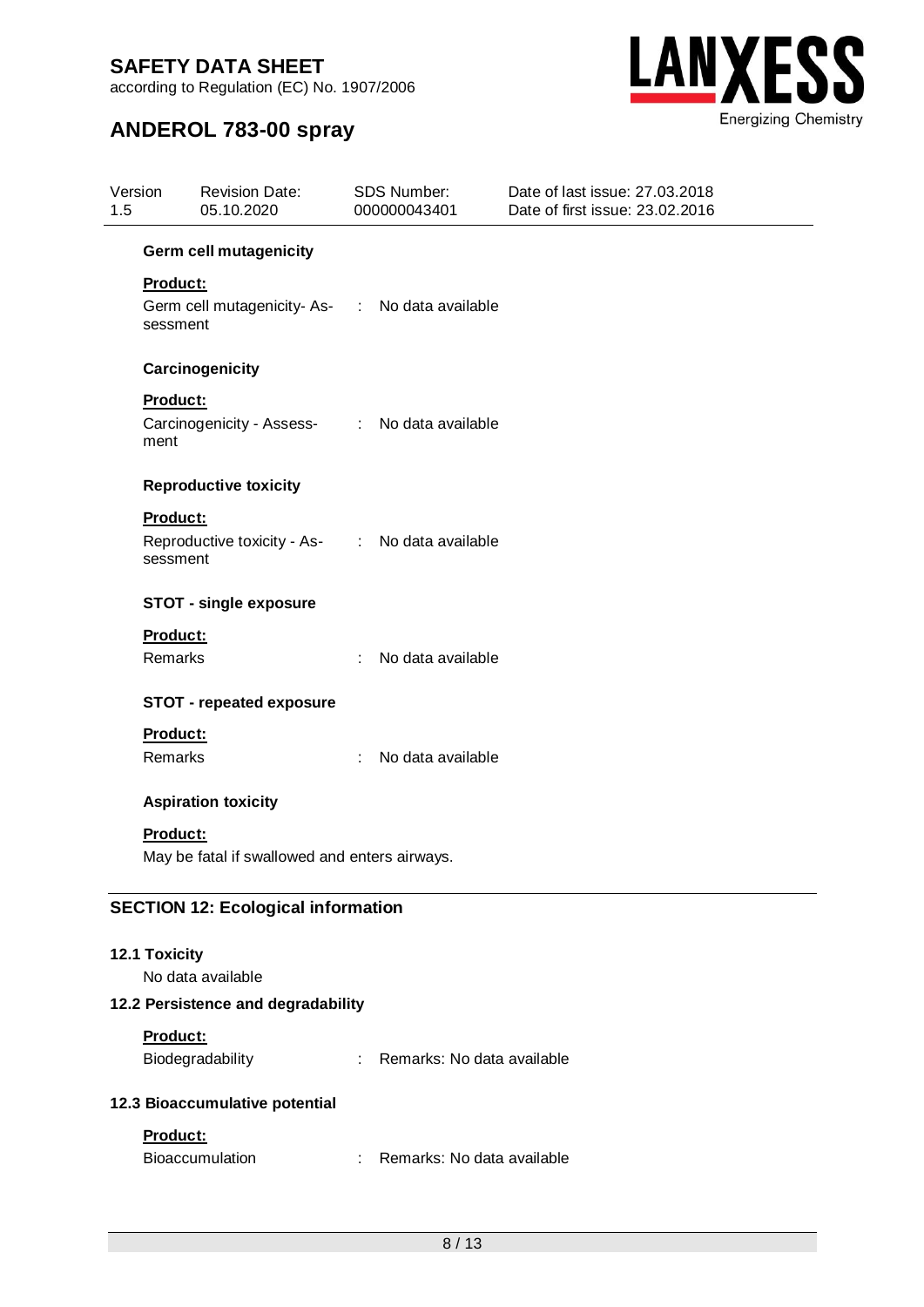according to Regulation (EC) No. 1907/2006



# **ANDEROL 783-00 spray**

| Version<br>1.5         | <b>Revision Date:</b><br>05.10.2020             |  | <b>SDS Number:</b><br>000000043401                                                                                                                                                                         | Date of last issue: 27.03.2018<br>Date of first issue: 23.02.2016                                                                                                                                                    |  |  |  |  |  |  |
|------------------------|-------------------------------------------------|--|------------------------------------------------------------------------------------------------------------------------------------------------------------------------------------------------------------|----------------------------------------------------------------------------------------------------------------------------------------------------------------------------------------------------------------------|--|--|--|--|--|--|
|                        | 12.4 Mobility in soil<br>No data available      |  |                                                                                                                                                                                                            |                                                                                                                                                                                                                      |  |  |  |  |  |  |
|                        | 12.5 Results of PBT and vPvB assessment         |  |                                                                                                                                                                                                            |                                                                                                                                                                                                                      |  |  |  |  |  |  |
| Product:<br>Assessment |                                                 |  | This substance/mixture contains no components considered<br>to be either persistent, bioaccumulative and toxic (PBT), or<br>very persistent and very bioaccumulative (vPvB) at levels of<br>0.1% or higher |                                                                                                                                                                                                                      |  |  |  |  |  |  |
|                        | 12.6 Other adverse effects<br>No data available |  |                                                                                                                                                                                                            |                                                                                                                                                                                                                      |  |  |  |  |  |  |
|                        | <b>SECTION 13: Disposal considerations</b>      |  |                                                                                                                                                                                                            |                                                                                                                                                                                                                      |  |  |  |  |  |  |
|                        | 13.1 Waste treatment methods                    |  |                                                                                                                                                                                                            |                                                                                                                                                                                                                      |  |  |  |  |  |  |
| Product                |                                                 |  | cal or used container.                                                                                                                                                                                     | Dispose of wastes in an approved waste disposal facility.<br>In accordance with local and national regulations.<br>Do not dispose of waste into sewer.<br>Do not contaminate ponds, waterways or ditches with chemi- |  |  |  |  |  |  |
|                        | Contaminated packaging                          |  | Dispose of as unused product.<br>dling site for recycling or disposal.<br>Do not re-use empty containers.                                                                                                  | Empty containers should be taken to an approved waste han-<br>Empty pressure vessels should be returned to the supplier.<br>Do not burn, or use a cutting torch on, the empty drum.                                  |  |  |  |  |  |  |

### **SECTION 14: Transport information**

### **14.1 UN number**

| ADN                          |    | : UN 1950               |
|------------------------------|----|-------------------------|
| <b>ADR</b>                   |    | $:$ UN 1950             |
| <b>RID</b>                   | t. | UN 1950                 |
| <b>IMDG</b>                  |    | $\therefore$ UN 1950    |
| <b>IATA</b>                  |    | $:$ UN 1950             |
| 14.2 UN proper shipping name |    |                         |
| <b>ADN</b>                   |    | : AEROSOLS              |
| <b>ADR</b>                   |    | : AEROSOLS              |
| <b>RID</b>                   |    | : AEROSOLS              |
| <b>IMDG</b>                  |    | : AEROSOLS              |
| IAT A                        |    | Aerosols, non-flammable |
|                              |    |                         |

#### **14.3 Transport hazard class(es)**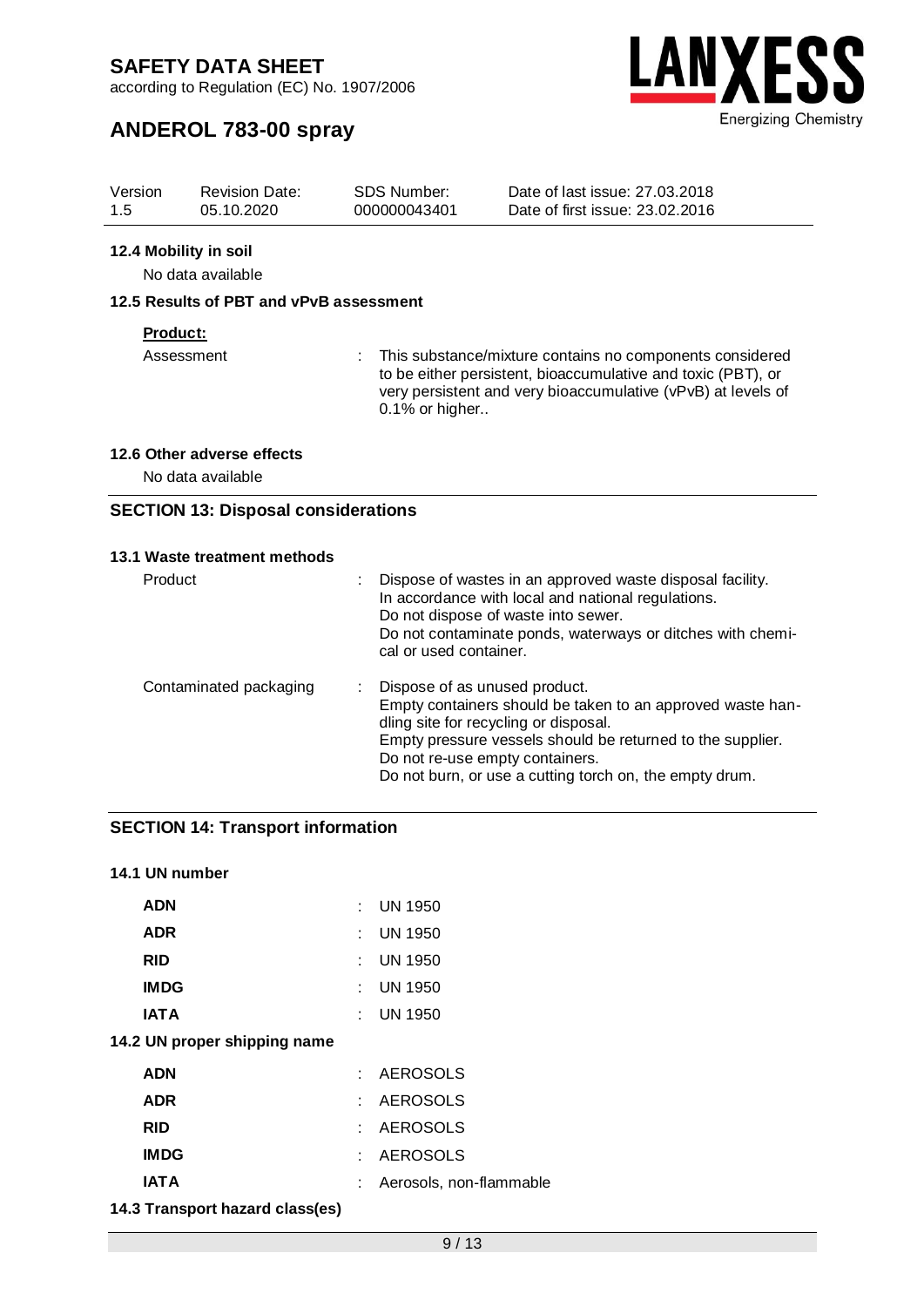according to Regulation (EC) No. 1907/2006



# **ANDEROL 783-00 spray**

| 1.5 | Version       | <b>Revision Date:</b><br>05.10.2020                |   | SDS Number:<br>000000043401                                | Date of last issue: 27.03.2018<br>Date of first issue: 23.02.2016 |
|-----|---------------|----------------------------------------------------|---|------------------------------------------------------------|-------------------------------------------------------------------|
|     | <b>ADN</b>    |                                                    |   | 2                                                          |                                                                   |
|     | <b>ADR</b>    |                                                    |   | 2                                                          |                                                                   |
|     |               |                                                    |   |                                                            |                                                                   |
|     | <b>RID</b>    |                                                    |   | $\overline{2}$                                             |                                                                   |
|     | <b>IMDG</b>   |                                                    |   | 2.2                                                        |                                                                   |
|     | <b>IATA</b>   |                                                    |   | 2.2                                                        |                                                                   |
|     |               | 14.4 Packing group                                 |   |                                                            |                                                                   |
|     | <b>ADN</b>    |                                                    |   |                                                            |                                                                   |
|     |               | Packing group<br><b>Classification Code</b>        | ÷ | Not assigned by regulation<br>5A                           |                                                                   |
|     | Labels        |                                                    |   | 2.2                                                        |                                                                   |
|     | <b>ADR</b>    |                                                    |   |                                                            |                                                                   |
|     |               | Packing group                                      |   | Not assigned by regulation                                 |                                                                   |
|     | Labels        | <b>Classification Code</b>                         |   | 5A<br>2.2                                                  |                                                                   |
|     |               | Tunnel restriction code                            |   | (E)                                                        |                                                                   |
|     | <b>RID</b>    |                                                    |   |                                                            |                                                                   |
|     |               | Packing group<br><b>Classification Code</b>        |   | Not assigned by regulation                                 |                                                                   |
|     |               | Hazard Identification Number :                     |   | 5A<br>20                                                   |                                                                   |
|     | Labels        |                                                    |   | 2.2                                                        |                                                                   |
|     | <b>IMDG</b>   |                                                    |   |                                                            |                                                                   |
|     | Labels        | Packing group                                      |   | Not assigned by regulation<br>2.2                          |                                                                   |
|     | EmS Code      |                                                    |   | $F-D, S-U$                                                 |                                                                   |
|     |               | <b>IATA (Cargo)</b>                                |   |                                                            |                                                                   |
|     |               | Packing instruction (cargo                         |   | 203                                                        |                                                                   |
|     | aircraft)     | Packing instruction (LQ)                           |   | Y203                                                       |                                                                   |
|     |               | Packing group                                      |   | Not assigned by regulation                                 |                                                                   |
|     | Labels        |                                                    |   | Non-flammable, non-toxic Gas                               |                                                                   |
|     |               | IATA_P (Passenger)<br>Packing instruction (passen- | ÷ | 203                                                        |                                                                   |
|     | ger aircraft) |                                                    |   |                                                            |                                                                   |
|     |               | Packing instruction (LQ)                           |   | Y203                                                       |                                                                   |
|     | Labels        | Packing group                                      |   | Not assigned by regulation<br>Non-flammable, non-toxic Gas |                                                                   |
|     |               | <b>14.5 Environmental hazards</b>                  |   |                                                            |                                                                   |
|     | <b>ADN</b>    |                                                    |   |                                                            |                                                                   |
|     |               | Environmentally hazardous                          |   | no                                                         |                                                                   |
|     | <b>ADR</b>    |                                                    |   |                                                            |                                                                   |
|     |               | Environmentally hazardous                          |   | no                                                         |                                                                   |
|     | <b>RID</b>    |                                                    |   |                                                            |                                                                   |
|     |               | Environmentally hazardous                          |   | no                                                         |                                                                   |
|     | <b>IMDG</b>   | Marine pollutant                                   |   | no                                                         |                                                                   |
|     |               |                                                    |   |                                                            |                                                                   |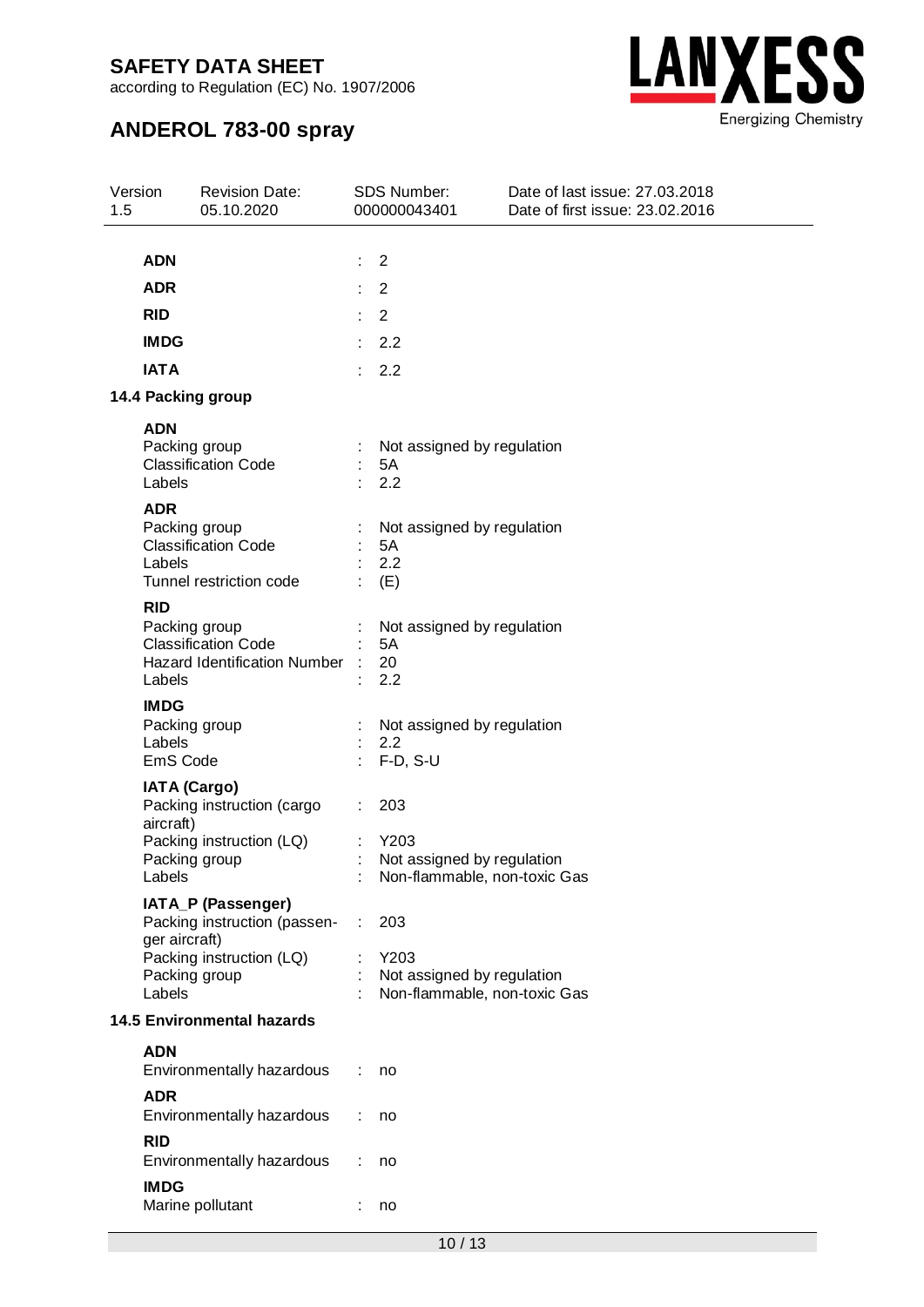according to Regulation (EC) No. 1907/2006



# **ANDEROL 783-00 spray**

| Version | <b>Revision Date:</b> | SDS Number:  | Date of last issue: 27,03,2018  |
|---------|-----------------------|--------------|---------------------------------|
| 1.5     | 05.10.2020            | 000000043401 | Date of first issue: 23.02.2016 |

#### **14.6 Special precautions for user**

The transport classification(s) provided herein are for informational purposes only, and solely based upon the properties of the unpackaged material as it is described within this Safety Data Sheet. Transportation classifications may vary by mode of transportation, package sizes, and variations in regional or country regulations.

### **14.7 Transport in bulk according to Annex II of Marpol and the IBC Code**

Not applicable for product as supplied.

### **SECTION 15: Regulatory information**

#### **15.1 Safety, health and environmental regulations/legislation specific for the substance or mixture**

| REACH - Candidate List of Substances of Very High<br>Concern for Authorisation (Article 59). | This product does not contain sub-<br>stances of very high concern (Regu-<br>lation (EC) No 1907/2006 (REACH),<br>Article 57). |
|----------------------------------------------------------------------------------------------|--------------------------------------------------------------------------------------------------------------------------------|
| Regulation (EC) No 1005/2009 on substances that de-<br>plete the ozone layer                 | Not applicable                                                                                                                 |
| Regulation (EC) No 850/2004 on persistent organic pol-<br>lutants                            | Not applicable                                                                                                                 |

Seveso III: Directive 2012/18/EU of the European Parliament and of the Council on the control of major-accident hazards involving dangerous substances.

| 34  | Petroleum products: (a)<br>gasolines and naphthas,                                                                             |
|-----|--------------------------------------------------------------------------------------------------------------------------------|
|     | (b) kerosenes (including jet                                                                                                   |
|     | fuels), (c) gas oils (includ-                                                                                                  |
|     | ing diesel fuels, home                                                                                                         |
|     | heating oils and gas oil                                                                                                       |
|     | blending streams), (d)                                                                                                         |
|     | heavy fuel oils (e) alterna-                                                                                                   |
|     | tive fuels serving the same                                                                                                    |
|     | purposes and with similar                                                                                                      |
|     | properties as regards                                                                                                          |
|     | flammability and environ-                                                                                                      |
|     | mental hazards as the                                                                                                          |
|     | products referred to in                                                                                                        |
|     | points (a) to (d)                                                                                                              |
|     | The components of this product are reported in the following inventories:                                                      |
| DSL | This product contains the following components listed on the<br>Canadian NDSL. All other components are on the Canadian<br>DSL |

| <b>AICS</b>        | : On the inventory, or in compliance with the inventory |
|--------------------|---------------------------------------------------------|
| NZI <sub>O</sub> C | : Not in compliance with the inventory                  |
| <b>ENCS</b>        | : On the inventory, or in compliance with the inventory |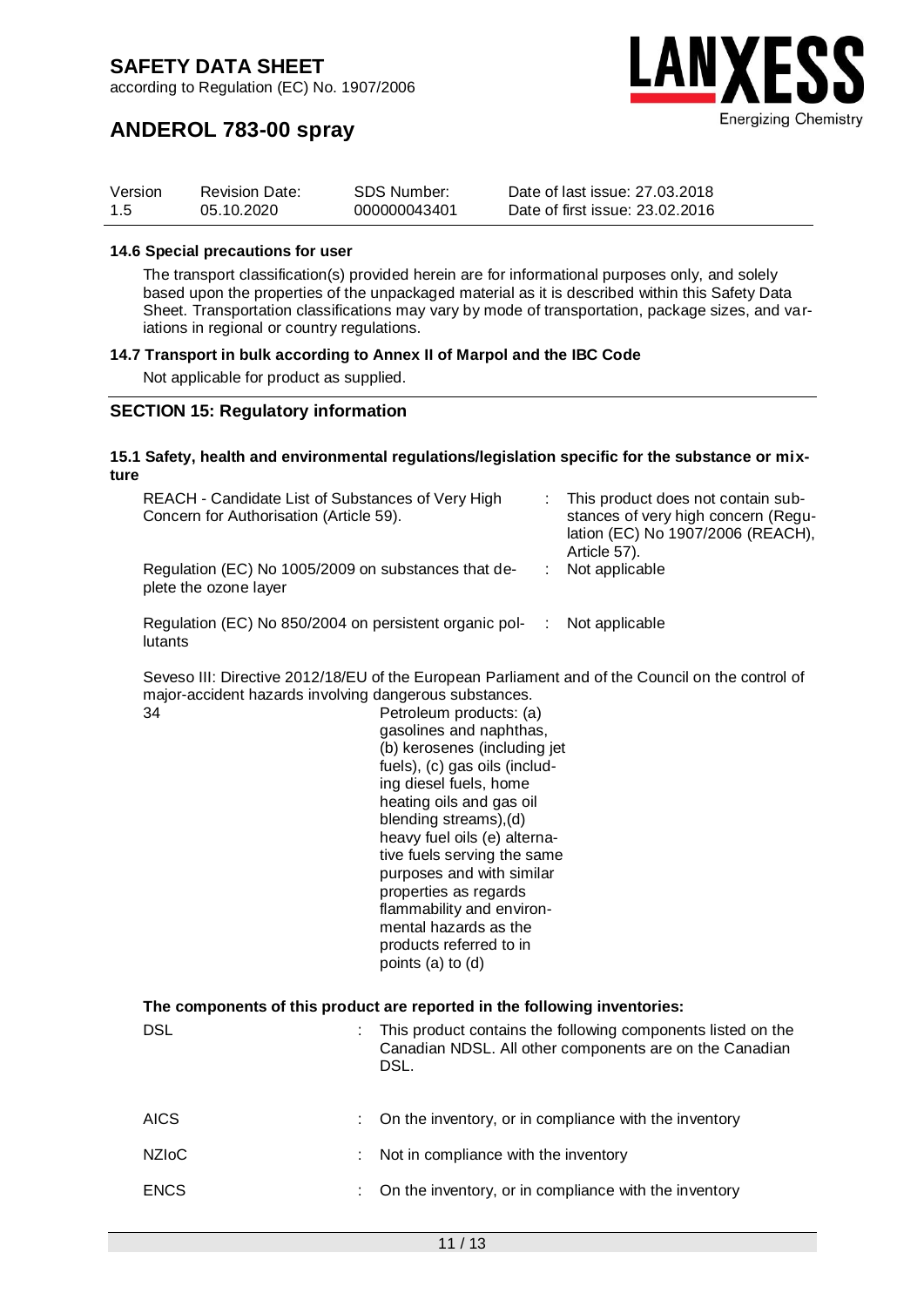according to Regulation (EC) No. 1907/2006



# **ANDEROL 783-00 spray**

| Version<br>1.5 | <b>Revision Date:</b><br>05.10.2020 |   | SDS Number:<br>000000043401 | Date of last issue: 27,03,2018<br>Date of first issue: 23.02.2016 |
|----------------|-------------------------------------|---|-----------------------------|-------------------------------------------------------------------|
| KECI           |                                     |   |                             | On the inventory, or in compliance with the inventory             |
| <b>PICCS</b>   |                                     | ÷ |                             | Not in compliance with the inventory                              |
| <b>IECSC</b>   |                                     |   |                             | : On the inventory, or in compliance with the inventory           |
| TCSI           |                                     |   |                             | Not in compliance with the inventory                              |
| US.TSCA        |                                     | ÷ | On TSCA Inventory           |                                                                   |

### **15.2 Chemical safety assessment**

No information available.

### **SECTION 16: Other information**

|  |  |  | <b>Full text of H-Statements</b> |
|--|--|--|----------------------------------|
|--|--|--|----------------------------------|

H304 : May be fatal if swallowed and enters airways.

### **Full text of other abbreviations**

Asp. Tox. **in the assumption of the Aspiration hazard** 

ADN - European Agreement concerning the International Carriage of Dangerous Goods by Inland Waterways; ADR - European Agreement concerning the International Carriage of Dangerous Goods by Road; AICS - Australian Inventory of Chemical Substances; ASTM - American Society for the Testing of Materials; bw - Body weight; CLP - Classification Labelling Packaging Regulation; Regulation (EC) No 1272/2008; CMR - Carcinogen, Mutagen or Reproductive Toxicant; DIN - Standard of the German Institute for Standardisation; DSL - Domestic Substances List (Canada); ECHA - European Chemicals Agency; EC-Number - European Community number; ECx - Concentration associated with x% response; ELx - Loading rate associated with x% response; EmS - Emergency Schedule; ENCS - Existing and New Chemical Substances (Japan); ErCx - Concentration associated with x% growth rate response; GHS - Globally Harmonized System; GLP - Good Laboratory Practice; IARC - International Agency for Research on Cancer; IATA - International Air Transport Association; IBC - International Code for the Construction and Equipment of Ships carrying Dangerous Chemicals in Bulk; IC50 - Half maximal inhibitory concentration; ICAO - International Civil Aviation Organization; IECSC - Inventory of Existing Chemical Substances in China; IMDG - International Maritime Dangerous Goods; IMO - International Maritime Organization; ISHL - Industrial Safety and Health Law (Japan); ISO - International Organisation for Standardization; KECI - Korea Existing Chemicals Inventory; LC50 - Lethal Concentration to 50 % of a test population; LD50 - Lethal Dose to 50% of a test population (Median Lethal Dose); MARPOL - International Convention for the Prevention of Pollution from Ships; n.o.s. - Not Otherwise Specified; NO(A)EC - No Observed (Adverse) Effect Concentration; NO(A)EL - No Observed (Adverse) Effect Level; NOELR - No Observable Effect Loading Rate; NZIoC - New Zealand Inventory of Chemicals; OECD - Organization for Economic Co-operation and Development; OPPTS - Office of Chemical Safety and Pollution Prevention; PBT - Persistent, Bioaccumulative and Toxic substance; PICCS - Philippines Inventory of Chemicals and Chemical Substances; (Q)SAR - (Quantitative) Structure Activity Relationship; REACH - Regulation (EC) No 1907/2006 of the European Parliament and of the Council concerning the Registration, Evaluation, Authorisation and Restriction of Chemicals; RID - Regulations concerning the International Carriage of Dangerous Goods by Rail; SADT - Self-Accelerating Decomposition Temperature; SDS - Safety Data Sheet; SVHC - Substance of Very High Concern; TCSI - Taiwan Chemical Substance Inventory; TRGS - Technical Rule for Hazardous Substances; TSCA - Toxic Sub-